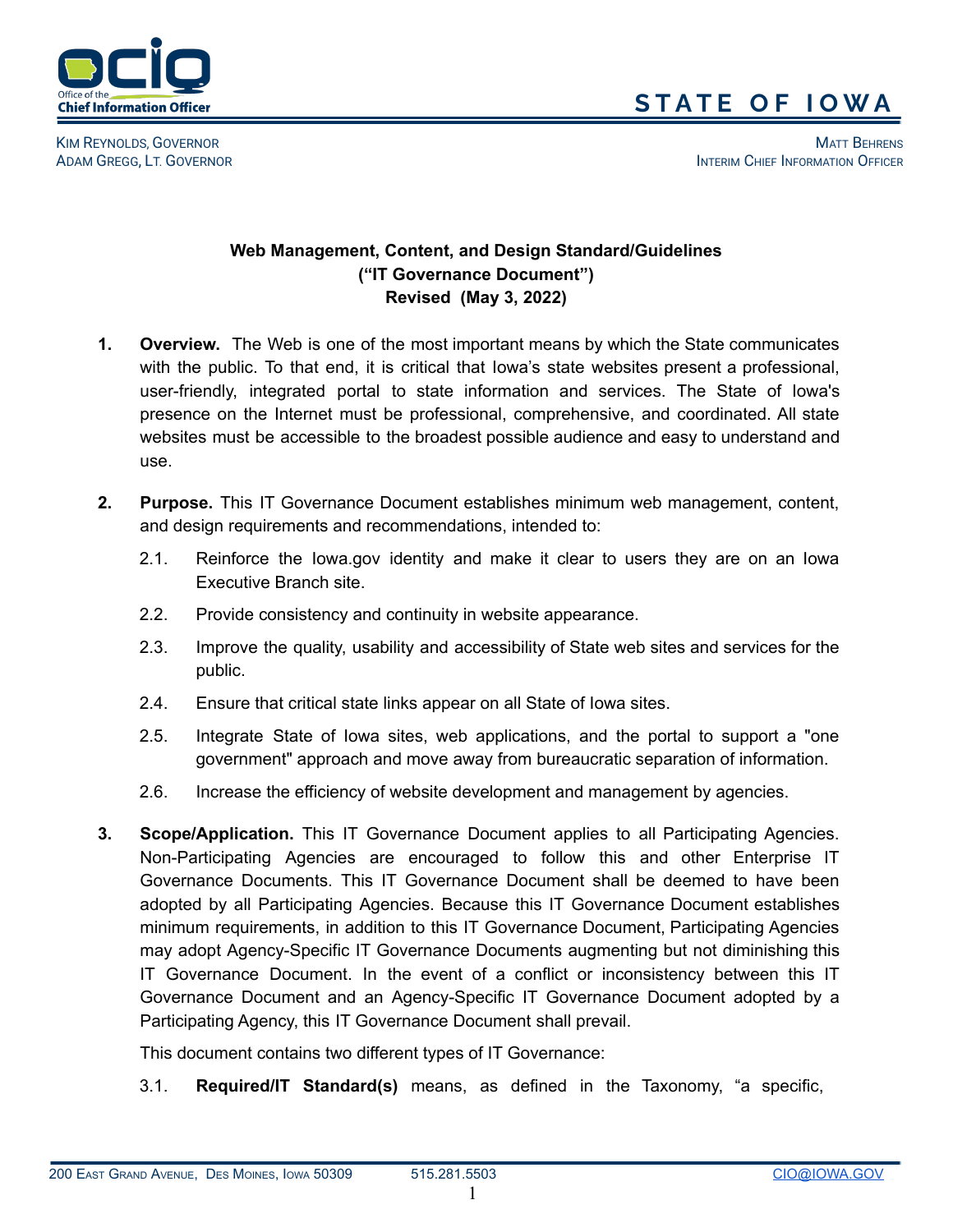minimum requirement(s) applicable to the acquisition, utilization, or provision of IT, typically designed to facilitate the uniform application or implementation of one or more IT Policies." These items are required and must be followed by Participating Agencies in an effort to enhance usability or accessibility concerns or to promote consistency in website appearance across state agencies.

- 3.2. **Recommended/"IT Guideline(s)" or "Guideline(s)"** means, as defined in the Taxonomy, "a recommended policy, process, task, or action related to the acquisition, utilization, or provision of IT, typically designed to communicate a best practice(s), as opposed to a minimum requirement(s), and/or to support IT Policies and/or IT Standards." These items are only recommendations and, while encouraged by the office as a best practice, are not strictly required.
- **4. Definitions.** Capitalized terms not defined herein shall have the same meaning as the corresponding defined term in the following sources, as may be amended from time to time, in the following priority order: Iowa Code Chapter 8B, Iowa Administrative Code Chapter 129; and the Information Technology Governance Document Taxonomy (**"Taxonomy"**). In addition to any other terms specifically defined herein, the following terms are defined as follows:
	- 4.1. **"Browser Environment(s)"** means a combination of browser software, a version of that software, and the platform it is running on. Examples include Internet Explorer for Windows, Safari for Mac or iOS, and Chrome for Android.
	- 4.2. **"Mobile Device(s)"** means a device that combines telephone, email, text messaging, and web browsing functionality into a single wireless device. Examples of mobile devices include smartphones, laptops, tablets, netbooks, iPads and similar devices.
	- 4.3. **"Online Service"** means a service that allows a two-way transaction or interaction between citizens and government through a web page.
	- 4.4. **"Primary Navigation"** means the primary means by which users navigate a website, and the key content available on the website,as is generally represented by keywords at the top of the website and in the mobile views menu.
	- 4.5. **"Public Facing Website"** means a website comprised of web pages that can be viewed by the general public without login credentials.

## **5. Web Management, Content, and Design Standard/Guidelines.**

- 5.1. *Domain and Site Management*.
	- 5.1.1. Domain Names.
		- 5.1.1.1. **[Required]** Participating Agencies shall utilize a .gov domain name such as https://agency.iowa.gov.
		- 5.1.1.2. **[Recommended]** Fourth level domains (those with four parts to the URL) such as https://www.agency.iowa.gov are to be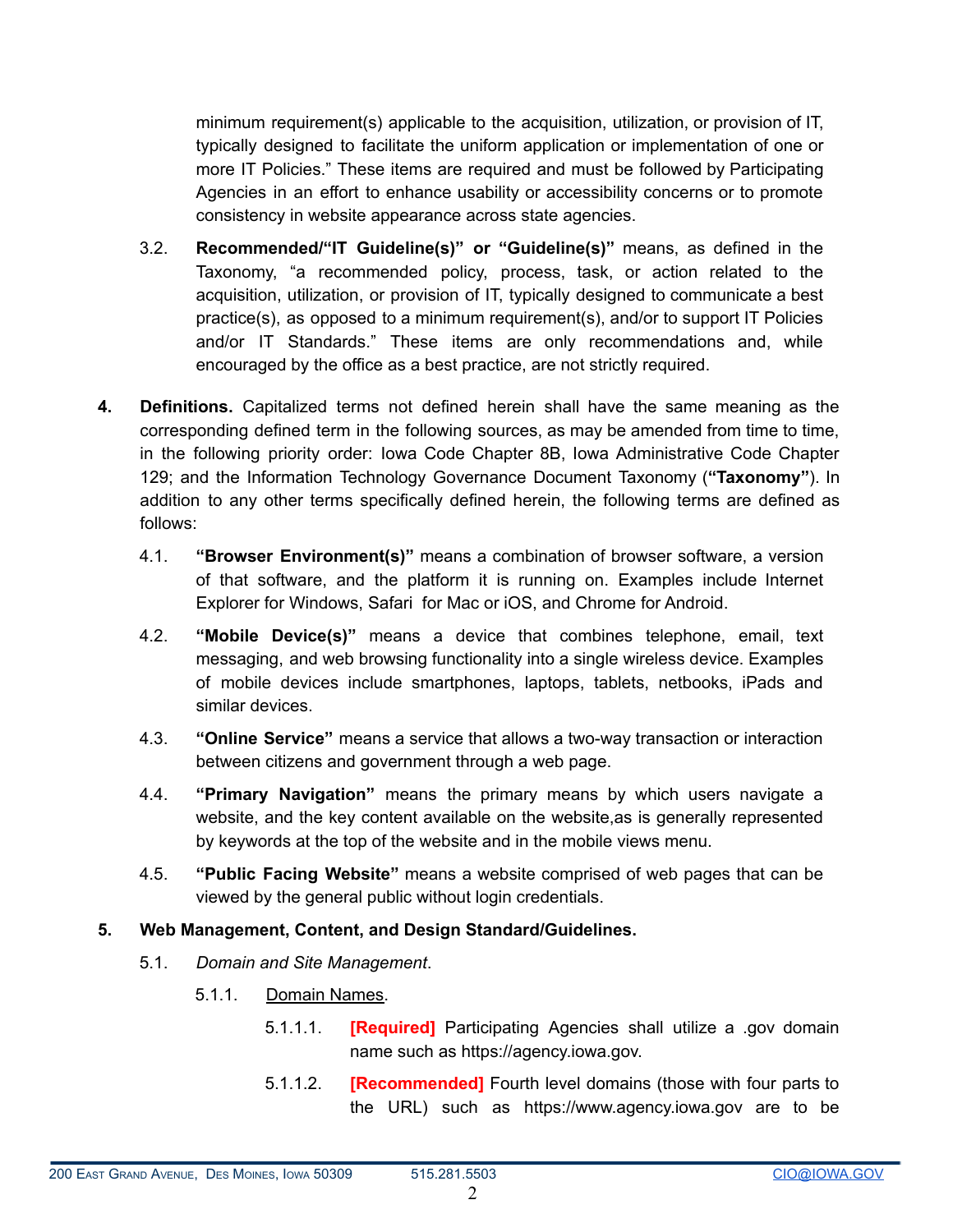avoided due to Secure Socket Layer (SSL) constraints because they require additional certificates.

- 5.1.1.3. **[Recommended]** Participating Agencies migrating from a .com, .org, or .net domain are advised to continue ownership of the domain to support transition to the new .gov domain and eliminate unintended impacts associated with cyber squatting.
- 5.1.2. Proxy Redirect Entries. **[Required]** Participating Agencies changing domain names, from an old to a new domain, may only utilize a redirect from the old domain to the new domain for a period of up to six (6) months.
- 5.1.3. Promoting Domain Name Change. **[Required]** Participating Agencies shall promote their new domain name on the existing Public Facing Website in advance of the launch of a new website with as much notice as possible.
- 5.1.4. Site Decommissioning. **[Required]** Participating Agencies are responsible for the decommissioning of an old site(s) within ninety (90) days of the new site(s) move to production. Domain names associated with the old site shall follow 5.1.2.
- 5.2. *Site Components*. These items apply to the components of every Public Facing Website. The following are site-wide items, not page specific.
	- 5.2.1. "About" Page or Section. **[Required]** Each Public Facing Website must include an "About" page or section that contains, at a minimum, a statement of the Participating Agency's purpose (*e.g.*, mission, vision, etc.). A link to this page or section must be visible in the root level of the Primary Navigation or header and must use the word, "About" in the text of the link. The "About" page or section may also include any other information that the Participating Agency deems necessary.
	- 5.2.2. "Contact" Page. **[Required]** Each Public Facing Website must include a "Contact" page that contains, at a minimum, general contact information for the Participating Agency, including a phone number, address, map or link to a map, and an email address or contact form. *See also* Footer 5.3.3.1.
	- 5.2.3. Search. **[Required]** Each Public Facing Website must include site-specific search functionality. The website's design must include a site-wide search in the top quarter of all pages.
	- 5.2.4. Title Tag. **[Required]** Each Public Facing Website must use unique, descriptive page titles across all pages. See Web Content Accessibility Guidelines (WCAG) 2.4.2. - [http://www.w3.org/TR/WCAG20/.](http://www.w3.org/TR/WCAG20/)
	- 5.2.5. Site Analytics. **[Required]** Each Public Facing Website must connect the site into an analytics product approved by OCIO. The data collected can be used to make decisions about the content on the site and its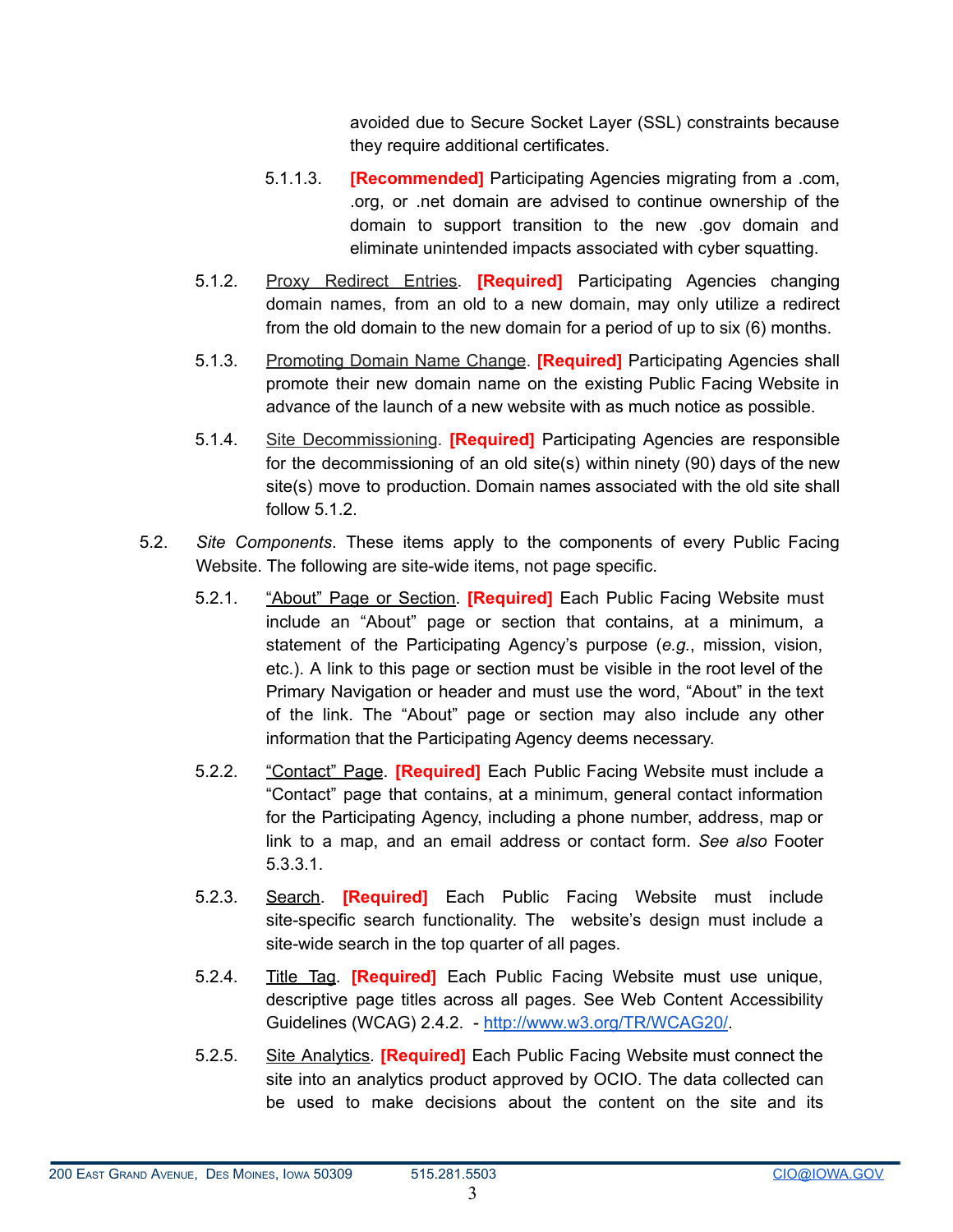relevance.

- 5.2.6. Services. **[Required]** Each Public Facing Website must highlight the Participating Agency's services on the homepage in a content area near the top of the page.
- 5.2.7. News. **[Required]** Each Public Facing Website homepage must include a content section of news.
- 5.2.8. Feedback. **[Required]** Each Public Facing Website homepage must include a feedback button for citizens to provide feedback. The button or link must be labeled as "feedback" or "website feedback."
- 5.2.9. Page Titles. **[Recommended]** Public Facing Website page titles should be formatted with the page-specific title first, followed by the Participating Agency or website name. This helps the user identify where they are and what site they are on when moving from tab to tab in the browser.
- 5.2.10. Questions Page or Section. **[Recommended]** Each Public Facing Website should include a questions page or pages to address common questions users might have. This empowers the user to self-serve and find their own solutions.
- 5.2.11. Search Engine Optimization. **[Recommended]** An XML site map file can be generated for search engines. This helps maximize indexing by search engines and tends to increase the page ranking.
- 5.2.12. Chat. **[Recommended]** Each Public Facing Website homepage should offer chat capability.
- 5.2.13. Iowa Web Template. **[Recommended]** Participating Agencies using Drupal are encouraged to use the Iowa Web Template; the use of which should assist Participating Agencies in complying with the above requirements. If not using Drupal, Public Facing Websites must still comply with the above-identified "required" site components.
- 5.3. *Design Elements.* These items apply to each Public Facing Website's design.
	- 5.3.1. Header.
		- 5.3.1.1. Sliver Header. **[Required]** Each page of a Public Facing Website must include the official state-wide sliver header at the top. Implementation must follow the directions at [http://www.iowa.gov/sliver/directions.php.](http://www.iowa.gov/sliver/directions.php)
		- 5.3.1.2. Agency Header and Logo. **[Required]** Each Public Facing Website must have a consistent page header that includes, at a minimum, the Participating Agency name and/or logo/branding.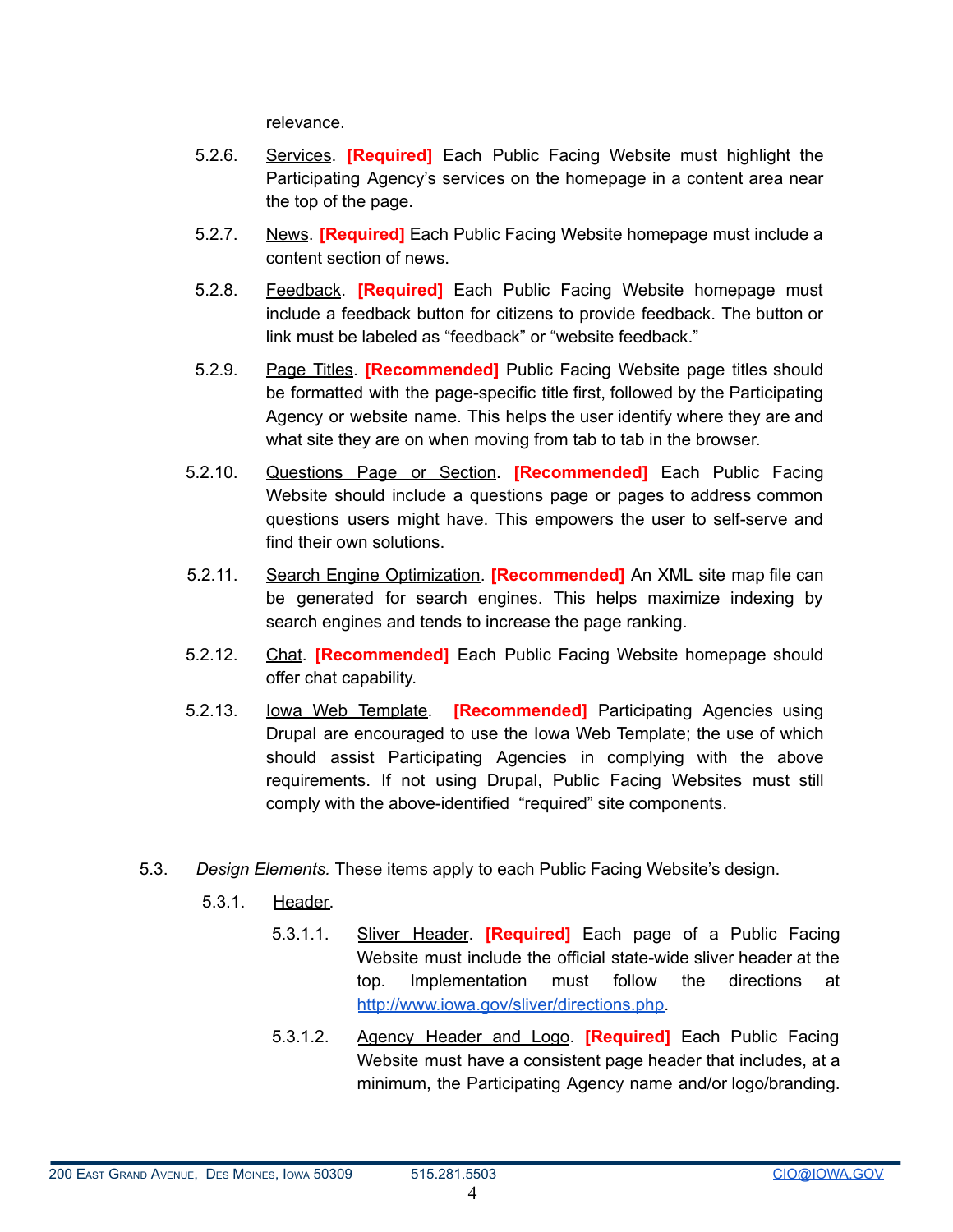The Participating Agency logo/branding must link to the website homepage.

- 5.3.2. Navigation.
	- 5.3.2.1. Primary. **[Required]** Each Public Facing Website must have consistent primary, top-level navigation across all pages. Primary Navigation must be laid out horizontally at non-mobile resolutions.
	- 5.3.2.2. Home Link*.* **[Required]** Each Public Facing Website's primary, top-level navigation must include as the first item a link with the text "Home" or a Home icon to the website homepage.
	- 5.3.2.3. Second Level. **[Recommended]** For websites that utilize a second level of navigation, the secondary navigation should be vertical and should not be on the bottom.
- 5.3.3. Footer. **[Required]** Each Public Facing Website must include a consistent page footer that includes, at a minimum, a contact link, and policy link(s), in accordance with the following:
	- 5.3.3.1. Contact Link. **[Required]** Each Public Facing Website must include a link in the footer to the site's "Contact" page.
	- 5.3.3.2. Policies Link
		- 5.3.3.2.1. **[Required]** Each Public Facing Website must include a link in the footer to the lowa.gov/policies page.
		- 5.3.3.2.2. **[Recommended]** Participating Agency websites may also link to Agency-Specific policies. Where an Agency has its own Agency-Specific policies, that policies page should also contain a link to the [Iowa.gov/policies](http://iowa.gov/policies) page.
	- 5.3.3.3. Sitemap Link. **[Required]** For Public Facing Websites that include a sitemap, the Public Facing Website must include a link in the footer to the sitemap.
	- 5.3.3.4. Plugins Link. **[Required]** For Public Facing Websites that require the use of special software to view content (*i.e.*, viewers, media players, plugins, etc.) the website must include a link in the footer directing users to the location at which the appropriate software can be acquired. If multiple software types are needed, website designers may elect to place all of the appropriate information on a separate page and link to that page in the footer.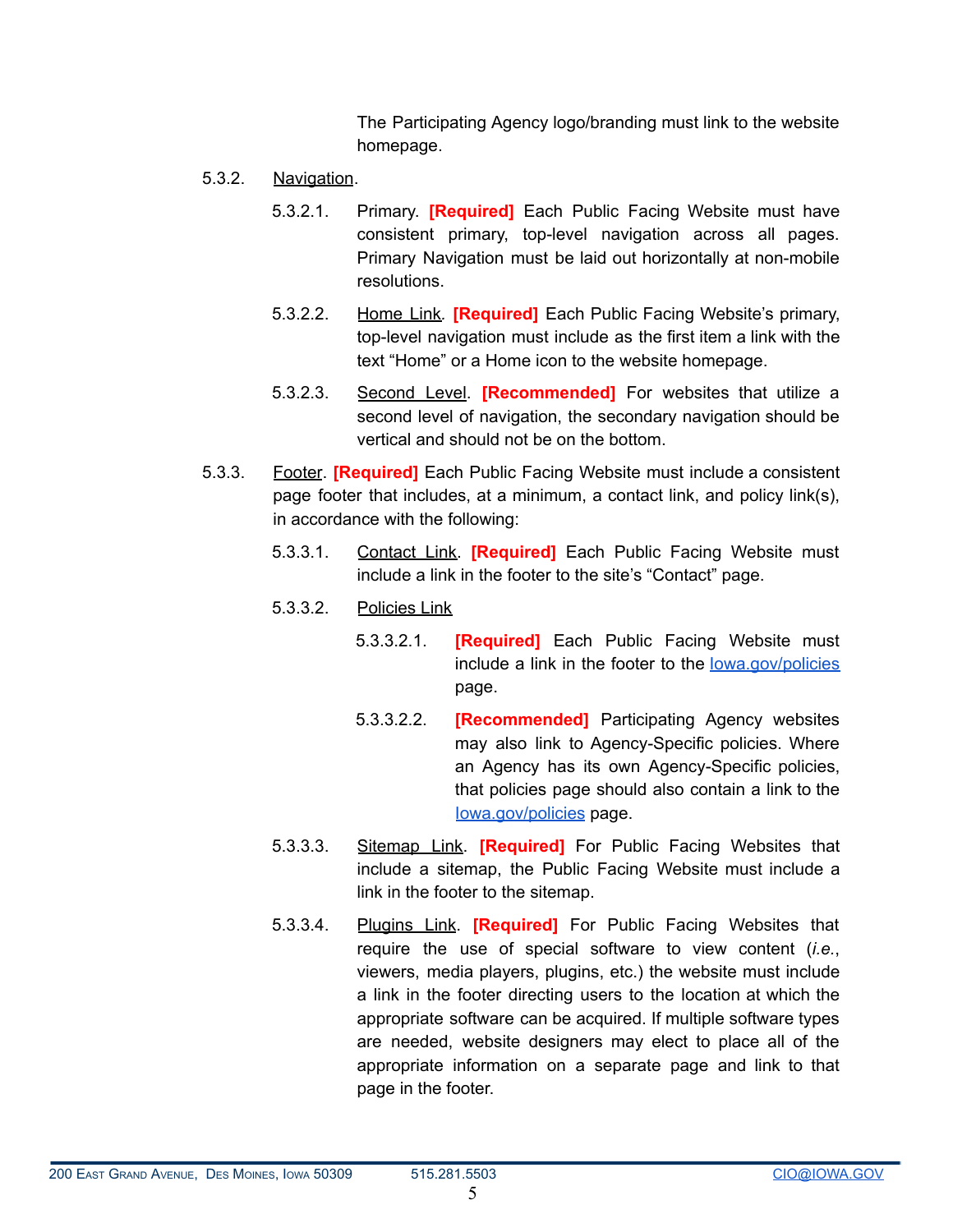- 5.3.3.5. Copyright Notice. **[Required]** If Participating Agency content is copyrighted, a copyright notice must be placed in the footer.
- 5.3.3.6. Social Media Links. **[Required]** If a Participating Agency uses social networks/services, the links to those services must adhere to that social media site's Branding Guidelines when linking to or representing that site. Social network-specific graphics shall be displayed on the homepage of the site in the footer.
- 5.4. *Look and Feel.* These items pertain to the style of the Public Facing Website. They are not specific elements, but go to the overall "look and feel" of the site.
	- 5.4.1. Consistency. **[Required]** All subpages on a Public Face Website must have a consistent look.
	- 5.4.2. Website Text. **[Required]** Public Facing Website text (paragraphs, lists, etc.) must follow WCAG 2.1 guidelines. Specifically, in regards to sub sections 1.4.4 resize text, 2.4.6 headings and labels, etc. [https://www.w3.org/TR/WCAG21/.](https://www.w3.org/TR/WCAG21/)
	- 5.4.3. Link Styles. **[Required]** All body content links should be styled consistently throughout the Public Facing Website. Links in the text should all be the same font, color, style and have the same hover behavior. For accessibility, the link should be distinguished with some style (i.e. bold, italicized, underlined, etc.) besides a distinctive color. Follow WCAG 2.1 subsection 1.4.1.
	- 5.4.4. Link Button Style. **[Recommended]** Link button styling is recommended over inline text.
	- 5.4.5. Navigation Current Page Clearly Marked. **[Recommended]** Each page of a Public Facing Website should provide information to let users know where they are in a website. This can be done through breadcrumbs or other means to ensure the user experiences a displayed reference similar to Home page > Section Page > Subsection Page.
	- 5.4.6. Page Width. **[Recommended]** Public Facing Websites should not require horizontal scrolling for more than 10 percent of their user base (as determined by analytics), unless horizontal scrolling is part of a specific design feature.
- 5.5. *Content*. These items pertain to body content throughout the entire site.
	- 5.5.1. "Online Services". **[Required]** If Participating Agencies offer services online to their users, they must be referred to as "online services."
	- 5.5.2. Descriptive Link Text. **[Required]** Link text must be descriptive so that it remains meaningful when read out of context.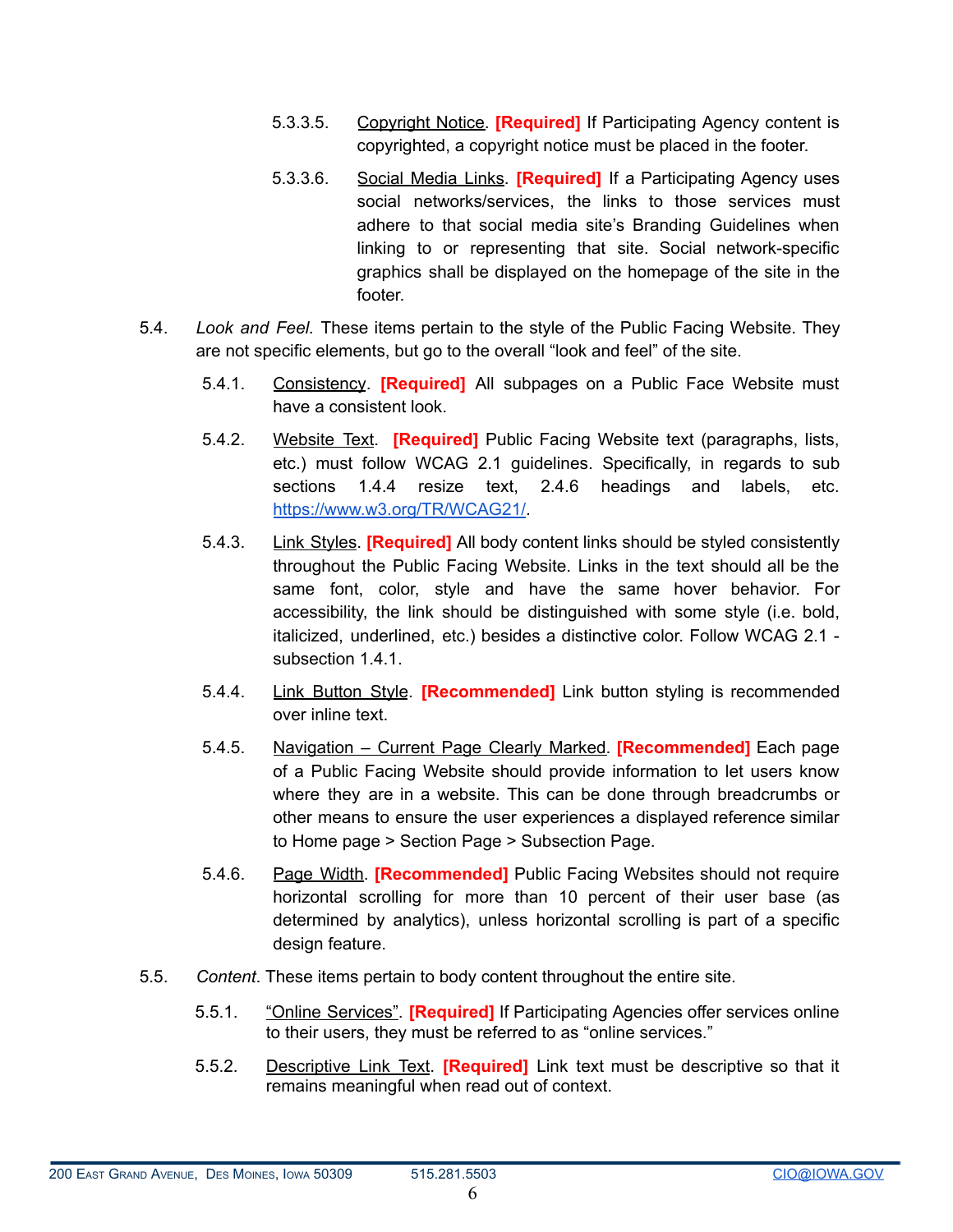- 5.5.3. Content Format. **[Required]** Standard HTML must be used where content is being created for display in a browser. Non-HTML documents shall be used only when:
	- 5.5.3.1. Documents are intended for printing;
	- 5.5.3.2. Precise or official document layout is important; or
	- 5.5.3.3. Documents contain content that cannot be displayed using standard HTML.
- 5.5.4. Link Behavior. **[Recommended]** All links, except those to documents or downloads, should open in the same browser window or tab. When a new window is required, an indicator should notify users that a new window will be opened.
- 5.5.5. Link to Top for Long Page. **[Recommended]** For long pages, especially those with long listings, an anchor that returns the user to the top of the page should be provided at the bottom of the page.
- 5.5.6. File Type Indicator on File Downloads. **[Recommended]** Links to download files should include an indicator to let users know the file type. This can be done textually or with the use of an icon. An indicator of file type may help the site visitor determine if they want to download the file and more clearly notifies users there is a file available for download.
- 5.5.7. Link Content for Single Source of Truth. **[Recommended]** Links to content originating from other sites or organizations and associated websites is preferred over copying third-party content directly into a Participating Agency's Public Facing Website. The "single source of truth" should be preserved. Example: link to the [Administrative](https://rules.iowa.gov/) Rules Site for agency rules instead of posting a document to the agency site with the same rules. Linking to the authoritative and original source of information helps to ensure information is accurate. The entity or person who owns or maintains the content is best positioned to handle version management and keep content up-to-date.
- 5.5.8. Video Content **[Required]** Video content shall be presented through a YouTube channel or other approved streaming provider Agencies are not required to create their own channel and may submit the video content to OCIO for posting to the State of Iowa channel.
- 5.6. *Usability*.
	- 5.6.1. Browser Compatibility. **[Required]** All Public Facing Websites must be designed to look and function correctly in eighty (80%) percent of the Browser Environments used by the website users as determined by analytics.
	- 5.6.2. Mobile Compliant. **[Required]** Public Facing Websites must be designed to be mobile responsive/adaptive and present content in a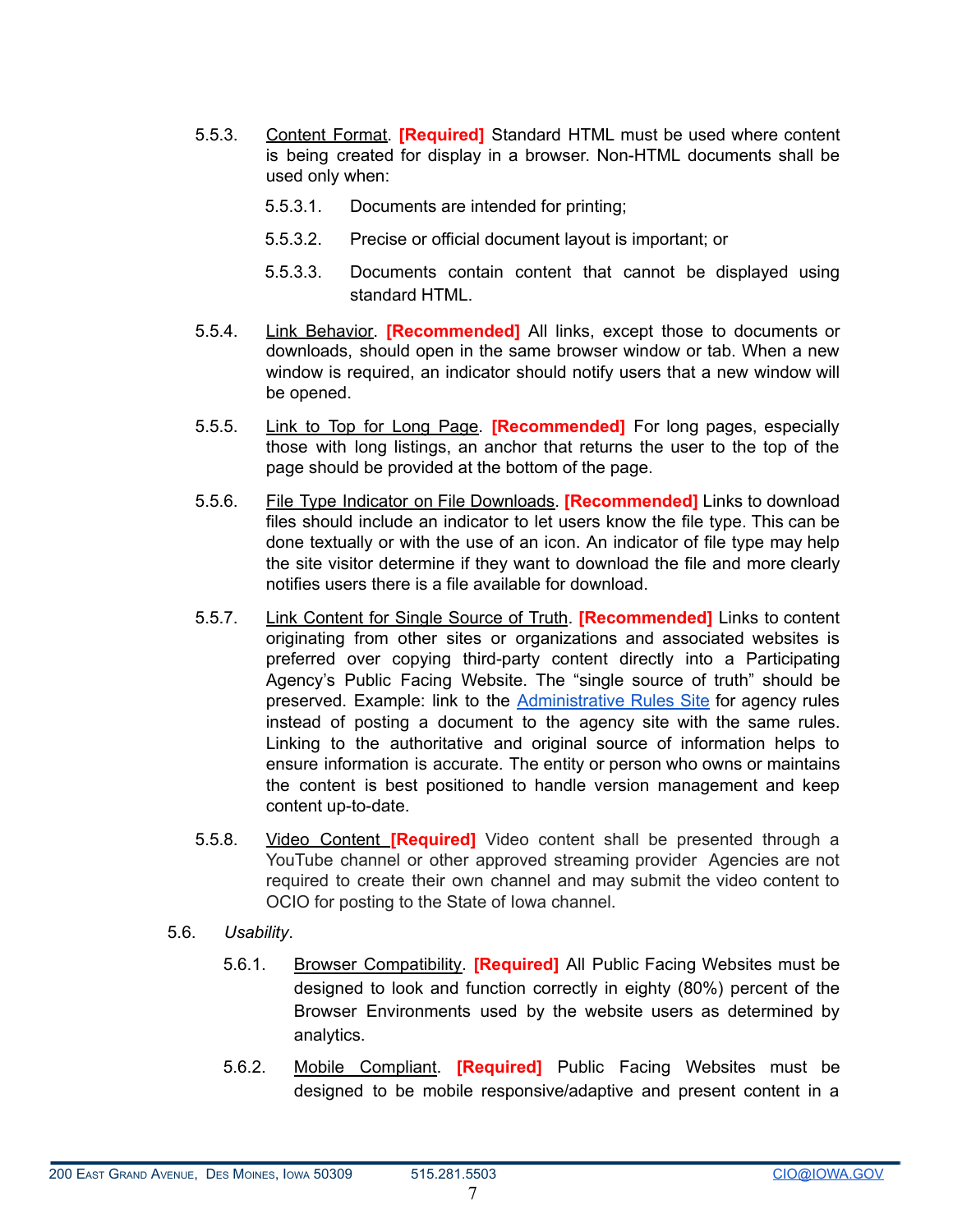manner that is easily readable on Mobile Devices.

- 5.6.3. Images. **[Recommended]** Attention should be paid to the file size of images. Optimally, no single graphic will exceed 50kb and the sum of all graphic elements on a page would not exceed 400 kb. Smaller images improve the response time of websites and benefit users with low bandwidth.
- 5.6.4. Page Load Time **[Recommended]** Page load time for a single page should be under four (4) seconds. [Https://www.webpagetest.org/](https://www.webpagetest.org/) is a useful resource that can be used to test page load times.
- **6. Vendors/Contractors.** Vendors must comply with this IT Governance Document. Vendors designing/building Public Facing Websites on behalf of Participating Agencies are required to ensure compliance with this IT Governance Document, and Participating Agencies should take reasonable steps to ensure the requirements of this IT Governance Document are incorporated into Information Technology Contracts through appropriate terms and conditions.
- **7. Amendment.** This IT Governance Document shall be reviewed at least every two (2) years and amended as needed. This IT Governance Document may be amended in the sole discretion of the CIO, taking into consideration the advice and input of the TLG and its various Subcommittees.
- **8. Enforcement.** This IT Governance Document shall be enforced pursuant to Iowa Administrative Code rules 11— 25.11 and 11—117.11 and Iowa Code sections 8B.21(1)(d), (f), and (h), 8B.23(1), 8B.23, and 8B.24(1), as applicable. Upon a finding of a violation of or noncompliance with this IT Governance Document, the Office may, by way of example only:
	- 8.1. Bar or otherwise limit a Participating Agency's use of Contracts entered into by the Office;
	- 8.2. Remove or bar State Personnel of a Participating Agency from participating on IT Governance Subcommittees, work groups, or task forces established, organized, or managed by the Office;
	- 8.3. Report such violations or noncompliance to the department of management, office of the governor, or auditor of state;
	- 8.4. Recover administrative fees commensurate with any increased fees incurred by the Office or other Participating Agencies as a result of the violation or noncompliance.
- **9. Waiver/Variance.** Iowa Administrative Code rules 11—25.11(2) and 11—117.11(3) and Iowa Code section 8B.21(5) provide for variances\waivers from IT Governance Documents. Requests for a waiver/variance from any of the requirements of this IT Governance